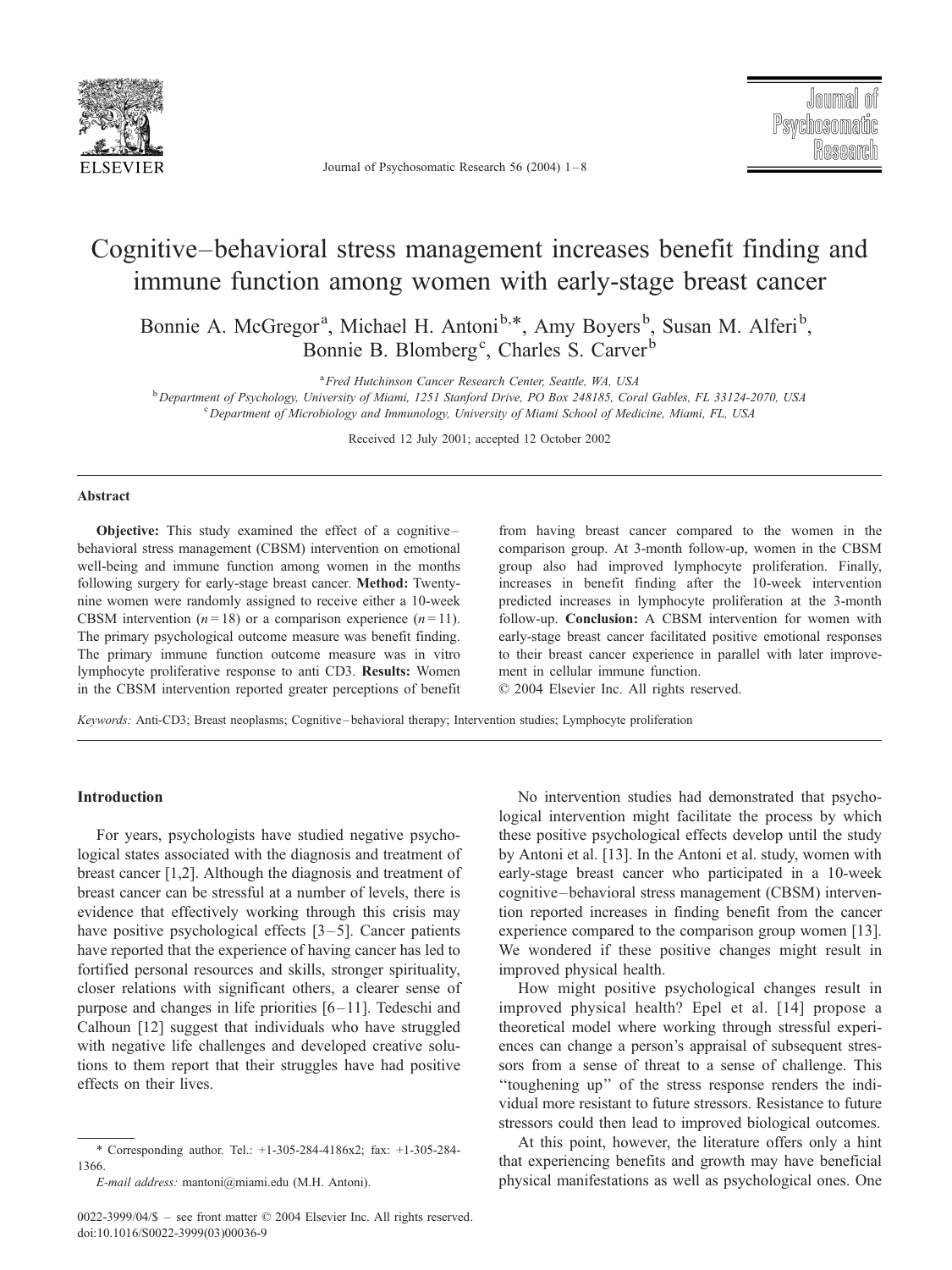longitudinal study reported that HIV-positive gay men who were able to find meaning through bereavement of a partner or close friend had a slower rate of CD4 cell decline and had lower AIDS-related mortality at 2– 3-year follow-up compared to men who did not find meaning [15].

Changes in immune function may be important for breast cancer patients. While these results must be interpreted with caution as causality has not been determined, there is provocative evidence that deficiencies in immune function, including poor in vitro lymphocyte proliferative response, are related to the course of breast cancer. For example, lymphocyte proliferation in response to autologous tumor antigen was shown to be a significant predictor of 13-year relapse free survival among 77 Stages I and II breast cancer patients [16]. In an earlier study with 142 breast cancer patients, the same group found that patients with a good lymphocyte response to PHA were more likely to have lymphocyte immunity against tumor antigens. Patients with lymphocyte immunity to tumor antigens were more likely to be long-term disease-free survivors [17]. There is also evidence suggesting that an increase in lymphocyte proliferation in response to PHA, measured preoperatively and 1-year postoperatively, is associated with a decreased rate of recurrence at 2-year follow-up among women with Stages I-III breast cancer [18].

The studies above all measured nonspecific mitogen (PHA) stimulation of lymphocyte proliferation. It would be interesting to measure in vitro proliferation in response to specific activation of the T cell receptor, CD3, because this type of stimulation is a closer approximation of the in vivo proliferation mechanism [19].

In sum, participating in a CBSM intervention while ''working through'' a life stressor such as the diagnosis of breast cancer has been shown to facilitate finding benefit in the cancer experience [13]. There is also reason to believe that finding benefit in a stressful experience could lead to improved immune function and health [15]; however, to the best of our knowledge, no studies have shown that a psychosocial intervention can enhance benefit finding in parallel with improving immune function. Immune function, including lymphocyte proliferation, may be associated with the course of breast cancer. Thus, it might be important if psychological interventions that improve psychological well-being also improve immune function among breast cancer patients.

The study reported here tested the effects of a 10-week CBSM intervention on benefit finding and lymphocyte proliferation in response to specific activation of the T cell receptor, CD3, among early-stage breast cancer patients in the months after surgery and adjuvant therapy. We hypothesized that (a) women participating in CBSM would show increases in benefit finding over the intervention period, and (b) in vitro lymphocyte proliferation to anti-CD3 would increase among women in the CBSM condition 3 months after the intervention (about 6 months postsurgery), after potentially confounding adjuvant treatments were completed. Finally, we hypothesized that (c) increases in benefit finding during intervention would predict increases in lymphocyte proliferation 3 months later.

### **Method**

#### Design and procedures

This study was added to, and begun midway through, a larger, preexisting clinical trial examining the effects of a 10-week CBSM group intervention among women who had recently been treated for Stage I or Stage II breast cancer. Antoni et al. [13] have described this study in some detail. The present study was designed to test the effects of the CBSM group intervention on immune function among a subset of women  $(N=29)$  from the larger trial. The women who participated in the present study were accrued in the following manner: At the time of initial contact for the larger clinical trial, women who agreed to participate were asked if they were interested in participating in an additional component of the study that would assess their immune system. Women who volunteered for the present study did not differ from the larger group on any demographic or medical variable (all  $P's > .10$ ), except age. The mean age of the women who participated in the present study (47.52,  $S.D. = 6.39$  was younger than the mean age of women in the larger study (51.95, S.D. = 9.77)  $\lceil t(108) = 2.27, P < .05 \rceil$ .

Initial self-report psychosocial assessment was conducted 4 –8 weeks after surgery and immediately prior to randomization (T1). Participants were then randomly assigned to begin either the 10-week intervention condition or the comparison condition. Psychosocial assessment was repeated 10 weeks later (T2), and again 3 months after that (or about 6 months postsurgery, T3). Change in benefit finding was measured from T1 to T2 to capture the proximal effects of the 10-week intervention among intervention women [13]. Immune function assessment was conducted at T1 and T3 to avoid the confounds of adjuvant therapy. This delayed immune function assessment design has precedent in the study by Fawzy et al. [20] where malignant melanoma patients participating in a 6-week psychosocial intervention had blood drawn for immune function assessment 6 months after the completion of the intervention. Therefore, the primary outcome variables for benefit finding were analyzed at T1 and T2, while the outcomes for immune status were analyzed at T1 and T3.

## **Participants**

Data reported here come from 18 women in the intervention condition and 11 women in the comparison condition. Seventeen additional women (12 intervention and 5 comparison group) had blood drawn at some point in the study but did not have immune data at both T1 and T3. The reasons for lack of data at both T1 and T3 included